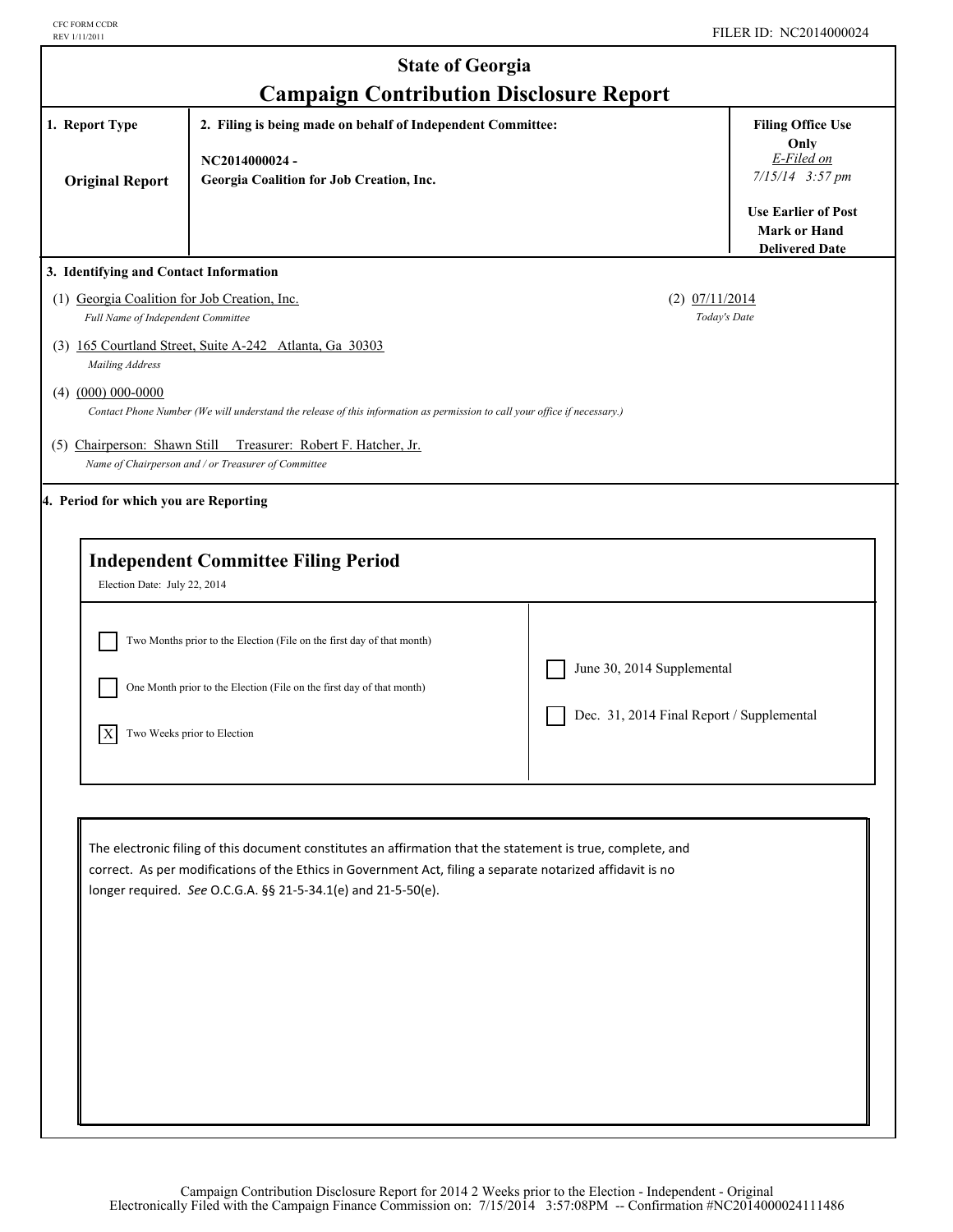# **State of Georgia Campaign Contribution Disclosure Report**

## **Summary Report**

| <b>CONTRIBUTIONS RECEIVED</b> |  |
|-------------------------------|--|
|-------------------------------|--|

| $\mathbf{1}$     | I Have:<br>The following contributions, including Common Source, to report:                                                                                                                                                                  | <b>In-Kind</b><br><b>Estimated Value</b> | <b>Cash Amount</b> |  |  |  |  |
|------------------|----------------------------------------------------------------------------------------------------------------------------------------------------------------------------------------------------------------------------------------------|------------------------------------------|--------------------|--|--|--|--|
| $\overline{c}$   | Total contributions previously reported.                                                                                                                                                                                                     | \$0.00                                   | \$234,653.98       |  |  |  |  |
| 3                | Total amount of all itemized contributions received in this reporting period which are<br>listed on the "Itemized Contributions" page.                                                                                                       | \$0.00                                   | \$214,000.00       |  |  |  |  |
| 3a               | All loans received this reporting period.                                                                                                                                                                                                    |                                          | \$0.00             |  |  |  |  |
| 3 <sub>b</sub>   | Interest earned on campaign account this reporting period.                                                                                                                                                                                   |                                          | \$0.00             |  |  |  |  |
| 3c               | Total amount of investments sold this reporting period.                                                                                                                                                                                      |                                          | \$0.00             |  |  |  |  |
| 3d               | Total amount of cash dividends and interest paid out this reporting period.                                                                                                                                                                  |                                          | \$0.00             |  |  |  |  |
| 4                | Total amount of all separate contributions of \$100.00 or less received in this reporting<br>period and not listed on the "Itemized Contributions" page.<br>"Common Source" contributions must be aggregated on the "Itemized Contributions" | \$0.00                                   | \$27.40            |  |  |  |  |
| 5                | Total contributions reported this reporting period.<br>$(Line 3 + 3a + 3b + 3c + 3d + 4)$                                                                                                                                                    | \$0.00                                   | \$214,027.40       |  |  |  |  |
| 6                | Total contributions to date.<br>$(Line 2 + 5)$                                                                                                                                                                                               | \$0.00                                   | \$448,681.38       |  |  |  |  |
|                  | <b>EXPENDITURES MADE</b>                                                                                                                                                                                                                     |                                          |                    |  |  |  |  |
| $\boldsymbol{7}$ | I Have:<br>The following expenditures to report:                                                                                                                                                                                             | In-Kind<br><b>Estimated Value</b>        | <b>Cash Amount</b> |  |  |  |  |
| $\,$ $\,$        | Total expenditures made and reported prior to this reporting period.                                                                                                                                                                         | \$0.00                                   | \$173,205.31       |  |  |  |  |
| 9                | Total amount of all itemized expenditures made in this reporting period which are listed<br>on the "Itemized Expenditures" page.                                                                                                             | \$0.00                                   | \$184,916.10       |  |  |  |  |
| 10               | Total amount of all separate expenditures of \$100.00 or less that were made<br>in this reporting period and not listed on the "Itemized Expenditures" page.                                                                                 | \$0.00                                   | \$21.84            |  |  |  |  |
| 11               | Total expenditures reported this reporting period.<br>$(Line 9 + 10)$                                                                                                                                                                        | \$0.00                                   | \$184,937.94       |  |  |  |  |
| 12               | Total expenditures to date.<br>(Line $8 + 11$ )                                                                                                                                                                                              | \$0.00                                   | \$358,143.25       |  |  |  |  |
|                  | <b>INVESTMENTS</b>                                                                                                                                                                                                                           |                                          |                    |  |  |  |  |
| 13               | Amount of investments at the beginning of this reporting period.                                                                                                                                                                             |                                          | \$0.00             |  |  |  |  |
| 14               | Total amount of investments at the close of this reporting period.                                                                                                                                                                           |                                          | \$0.00             |  |  |  |  |
| 15               | Net Balance On Hand.<br>(Line $6 - 12 + 14$ )                                                                                                                                                                                                |                                          | \$90,538.13        |  |  |  |  |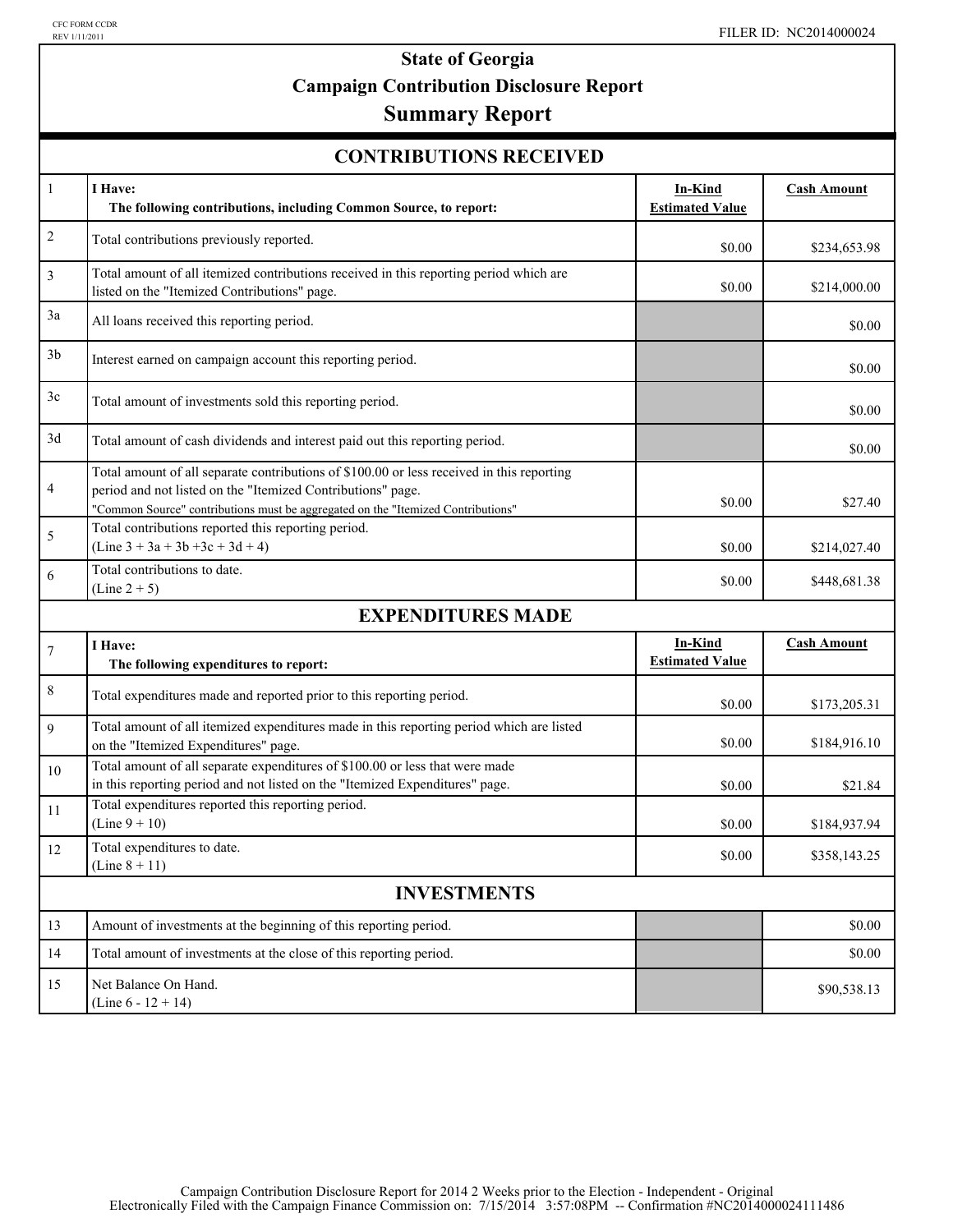### **Outstanding Indebtedness State of Georgia Campaign Contribution Disclosure Report**

| <b>Primary 2014 Indebtedness</b> |                                                                                             |        |
|----------------------------------|---------------------------------------------------------------------------------------------|--------|
| $\mathbf{1}$                     | Outstanding indebtedness at the beginning of this reporting period.                         | \$0.00 |
| $\overline{2}$                   | Loans received this reporting period.                                                       | \$0.00 |
| $\overline{3}$                   | Deferred payments of expenses this reporting period.                                        | \$0.00 |
| 4                                | Payments made on loans this reporting period.                                               | \$0.00 |
| 5                                | Credits received on loans/deferred payments this reporting period.                          | \$0.00 |
| 6                                | Payments this period on previously deferred expenses.                                       | \$0.00 |
| $\overline{7}$                   | Total indebtedness at the close of this reporting period.<br>$(line 1 + 2 + 3 - 4 - 5 - 6)$ | \$0.00 |
|                                  | <b>Run-Off Primary 2014 Indebtedness</b>                                                    | Amount |
| $\mathbf{1}$                     | Outstanding indebtedness at the beginning of this reporting period.                         | \$0.00 |
| $\overline{c}$                   | Loans received this reporting period.                                                       | \$0.00 |
| $\overline{3}$                   | Deferred payments of expenses this reporting period.                                        | \$0.00 |
| $\overline{4}$                   | Payments made on loans this reporting period.                                               | \$0.00 |
| 5                                | Credits received on loans/deferred payments this reporting period.                          | \$0.00 |
| 6                                | Payments this period on previously deferred expenses.                                       | \$0.00 |
| $\tau$                           | Total indebtedness at the close of this reporting period.<br>$(line 1 + 2 + 3 - 4 - 5 - 6)$ | \$0.00 |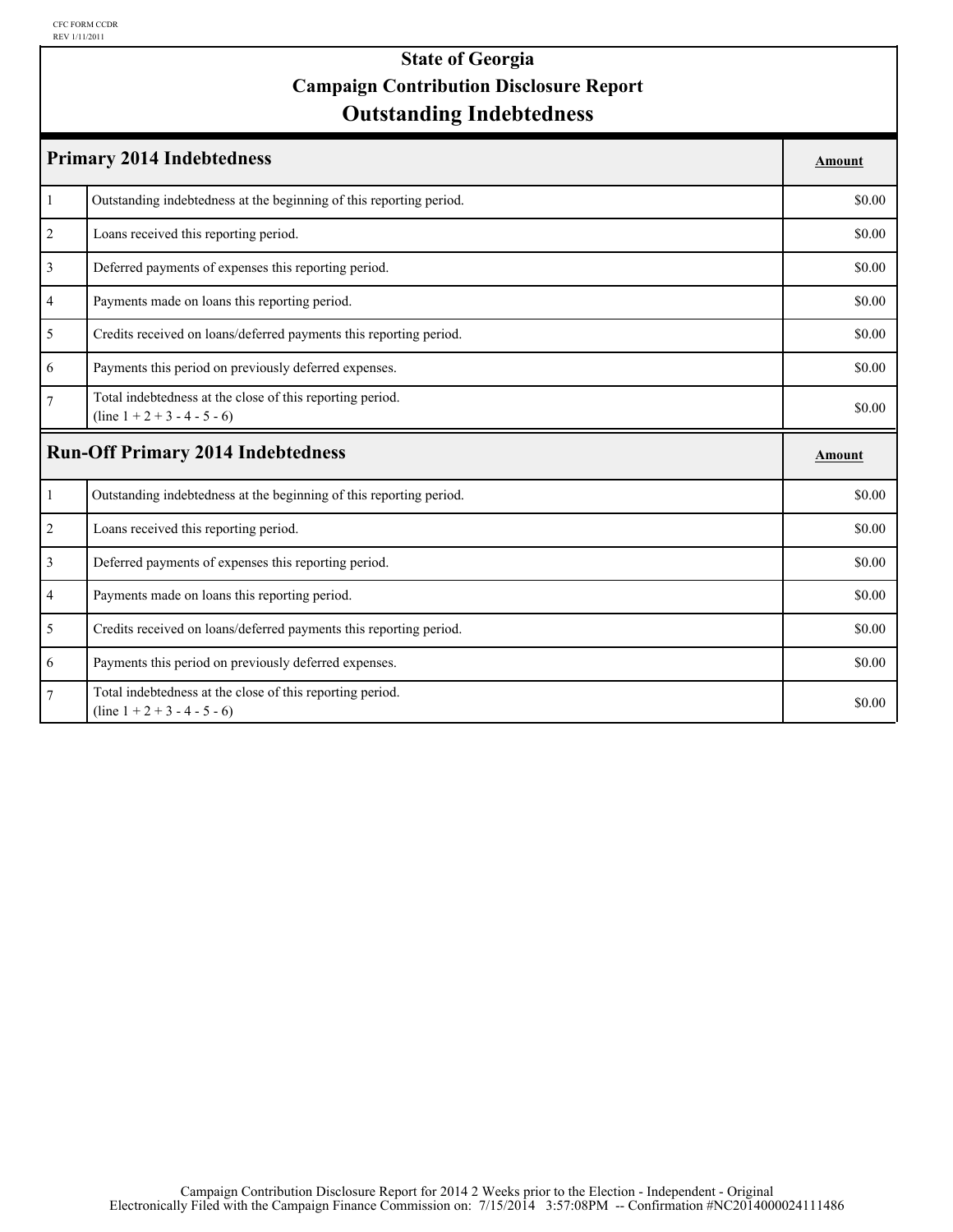CFC FORM CCDR<br>REV 1/11/2011

### **State of Georgia Campaign Contribution Disclosure Report Itemized Contributions**

**Must list contributions received by a single contributor for which the aggregate total is more than \$100.00** 

| <b>Full Name of Contributor</b>                                                               | Contributor                                      |                                                       |                            |                | <b>In-Kind Contributions</b>                 |
|-----------------------------------------------------------------------------------------------|--------------------------------------------------|-------------------------------------------------------|----------------------------|----------------|----------------------------------------------|
| <b>Mailing Address</b><br>(Affiliation of Committee if any)                                   | <b>Received Date</b><br><b>Contribution Type</b> | a. Occupation &<br>b. Employer                        | <b>Election</b><br>Cycle   | Cash<br>Amount | <b>Estimated Value</b><br><b>Description</b> |
| Association of Pool Spa Pro GRAC<br>Fund<br>1180 Hightower Trail<br>Atlanta, GA 30350         | 05/09/2014<br>Monetary                           |                                                       | 2014<br>Primary            | \$1,000.00     | \$0.00                                       |
| AT&T<br>675 West Peachtree Street NW<br>Atlanta, GA 30308                                     | 05/14/2014<br>Monetary                           |                                                       | 2014<br>Primary            | \$50,000.00    | \$0.00                                       |
| Brock, III, John E.<br>88 West Paces Ferry Road<br>Atlanta, GA 30305                          | 05/22/2014<br>Monetary                           | a. Chairman and CEO<br>b. Coca-Cola<br>Enterprises    | 2014<br>Run-Off<br>Primary | \$10,000.00    | \$0.00                                       |
| Cousins Properties Inc<br>191 Peachtree Street NE<br>Atlanta, GA 30303                        | 06/20/2014<br>Monetary                           |                                                       | 2014<br>Run-Off<br>Primary | \$10,000.00    | \$0.00                                       |
| Georgia Chamber of Commerce State<br>PAC, INC<br>270 Peachtree Street NW<br>Atlanta, GA 30303 | 05/14/2014<br>Monetary                           |                                                       | 2014<br>Primary            | \$45,000.00    | \$0.00                                       |
| Georgia Poultry Federation PAC INC<br>PO Box 763<br>Gainesville, GA 30503                     | 05/15/2014<br>Monetary                           |                                                       | 2014<br>Primary            | \$500.00       | \$0.00                                       |
| GeorgiaLink Public Affairs Group<br>98 Mitchell Street SW<br>Atlanta, GA 30303                | 05/22/2014<br>Monetary                           |                                                       | 2014<br>Run-Off<br>Primary | \$1,000.00     | \$0.00                                       |
| McMullen, Charles L.<br>857 Glenbrook Drive NW<br>Atlanta, GA 30318                           | 05/09/2014<br>Monetary                           | a. Managing Director<br>b. McKenna Long &<br>Aldridge | 2014<br>Primary            | \$500.00       | \$0.00                                       |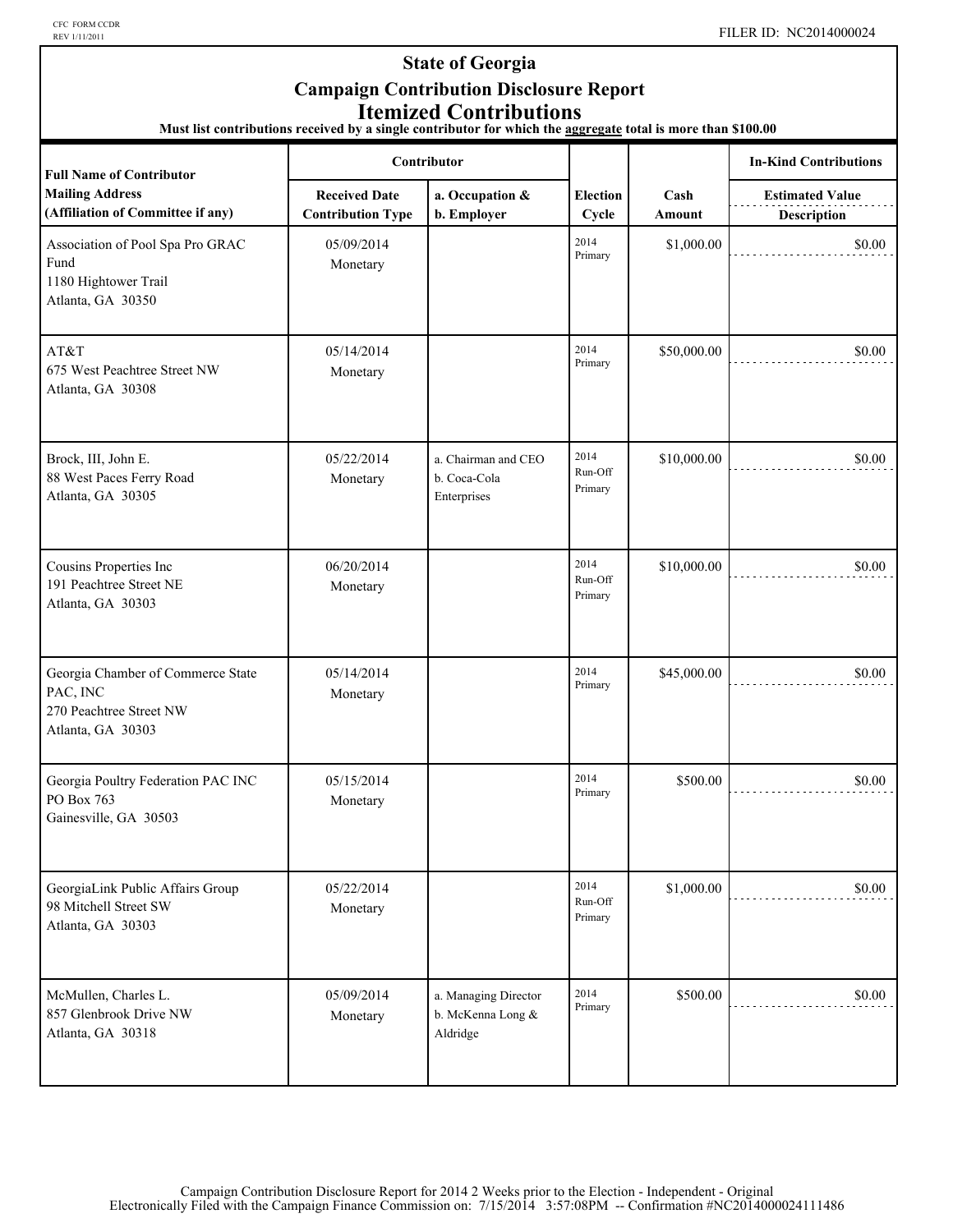| Metro Atlanta Chamber of Commerce<br>PAC<br>235 Andrew Young Int'l Blvd NW<br>Atlanta, GA 30303 | 05/15/2014<br>Monetary |                                                                  | 2014<br>Primary            | \$20,000.00 | \$0.00 |
|-------------------------------------------------------------------------------------------------|------------------------|------------------------------------------------------------------|----------------------------|-------------|--------|
| Newell Rubbermaid<br>3 Glenlake Parkway<br>Atlanta, GA 30328                                    | 05/09/2014<br>Monetary |                                                                  | 2014<br>Primary            | \$25,000.00 | \$0.00 |
| Raynor, David<br>1061 Liberty Parkway NW<br>Atlanta, GA 30318                                   | 05/09/2014<br>Monetary | a. Senior Vice<br>President<br>b. Georgia Chamber<br>of Commerce | 2014<br>Primary            | \$500.00    | \$0.00 |
| Reese, Brandon<br>1116 Lindridge Drive NE<br>Atlanta, Ga 30324                                  | 05/13/2014<br>Monetary | a. Executive Director<br>b. Well Star Health<br>System           | 2014<br>Primary            | \$500.00    | \$0.00 |
| The Home Depot<br>2455 Paces Ferry Road<br>Atlanta, GA 30339                                    | 05/09/2014<br>Monetary |                                                                  | 2014<br>Primary            | \$25,000.00 | \$0.00 |
| Yancey Bros. Co.<br>330 Lee Industrial Boulevard<br>Austell, GA 30168                           | 05/22/2014<br>Monetary |                                                                  | 2014<br>Run-Off<br>Primary | \$25,000.00 | \$0.00 |

FILER ID: NC2014000024

| <b>State of Georgia</b>                           |              |  |  |
|---------------------------------------------------|--------------|--|--|
| <b>Campaign Contribution Disclosure Report</b>    |              |  |  |
| <b>Summary of Itemized Contributions Received</b> |              |  |  |
| In-Kind Total for this period:                    | <b>SO.00</b> |  |  |
| <b>Cash Contributions Total for this period:</b>  | \$214,000.00 |  |  |
| Loan Total for this period:                       |              |  |  |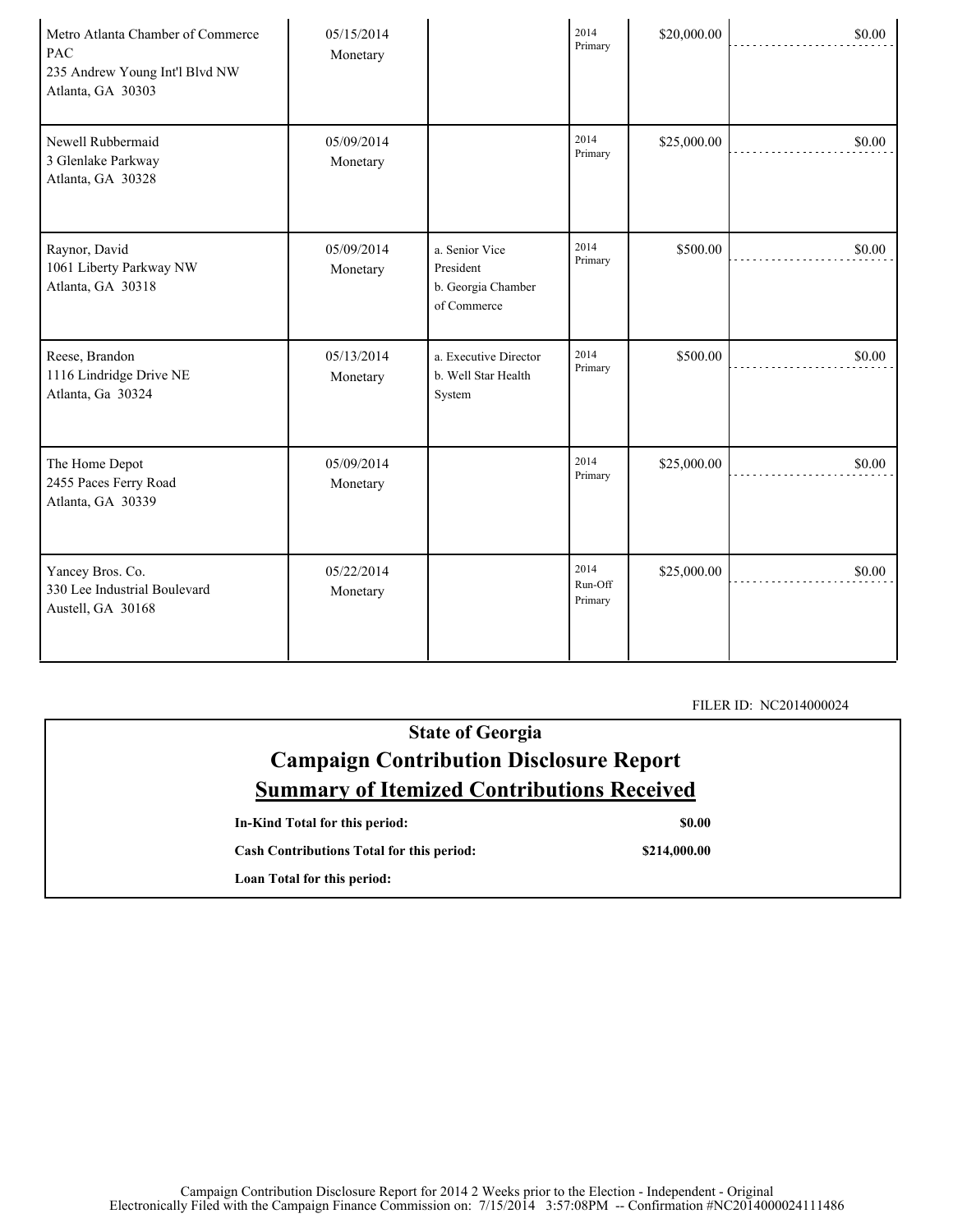| <b>State of Georgia</b><br><b>Campaign Contribution Disclosure Report</b><br><b>Loan Reporting</b> |                                                                |                                                                          |                                                                             |  |  |
|----------------------------------------------------------------------------------------------------|----------------------------------------------------------------|--------------------------------------------------------------------------|-----------------------------------------------------------------------------|--|--|
| <b>Name of Lender</b><br><b>Mailing Address</b>                                                    | Date of Loan<br><b>Amount of Loan</b><br><b>Election Cycle</b> | Person(s) responsible for<br>repayment of loan<br><b>Mailing Address</b> | Occupation &<br><b>Place of Employment</b><br><b>Fiduciary Relationship</b> |  |  |
| I have no loans to report this reporting period.                                                   |                                                                |                                                                          |                                                                             |  |  |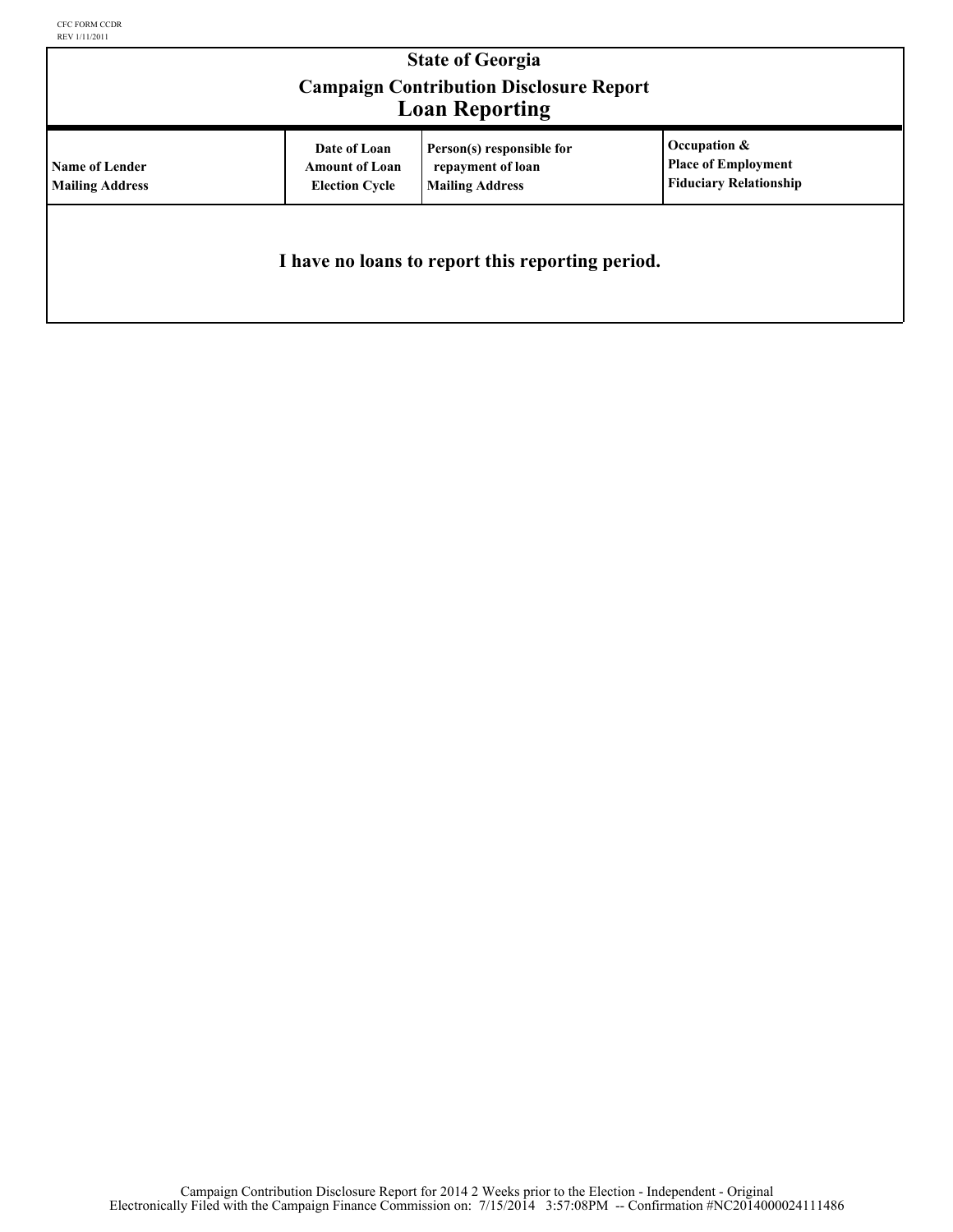#### **State of Georgia Campaign Contribution Disclosure Report Itemized Expenditures**

**Must list expenditures made to a single recipient for which the aggregate total is more than \$100.00**

| <b>List Name and Mailing Address of</b><br>Recipient                          | <b>Expenditure Date</b><br><b>Expenditure Type</b> | Occupation &<br>Employer | <b>Expenditure Purpose</b><br>Name(s) of Candidate                                           | <b>Amount Paid</b> |
|-------------------------------------------------------------------------------|----------------------------------------------------|--------------------------|----------------------------------------------------------------------------------------------|--------------------|
| Quick Response Communications, INC<br>3535 Peachtree Road NE<br>Suite 520-152 | 07/03/2014<br>Expenditure                          |                          | Production, Postage and<br><b>Mailing Services</b>                                           | \$22,076.00        |
| Atlanta, GA 30326                                                             |                                                    |                          | Carol Fullerton, C. Ellis<br>Black, Dave Belton, John<br>Deffenbaugh                         |                    |
| <b>Twin Oaks Connect</b><br>1000 Whitlock Avenue                              | 07/03/2014<br>Expenditure                          |                          | Voter Data                                                                                   | \$1,581.36         |
| Suite 320 #106<br>Marietta, GA 30064                                          |                                                    |                          | SD8, SD16, SD22, SD 27, HD<br>1, HD112, HD153                                                |                    |
| Twin Oaks Connect<br>1000 Whitlock Avenue                                     | 07/03/2014<br>Expenditure                          |                          | Voter Identification                                                                         | \$23,886.88        |
| Suite 320 #106<br>Marietta, GA 30064                                          |                                                    |                          | SD8, SD16, SD22, SD 27, HD<br>1, HD112, HD153                                                |                    |
| Twin Oaks Connect<br>1000 Whitlock Avenue                                     | 05/07/2014<br>Expenditure                          |                          | Voter Identification                                                                         | \$9,104.30         |
| Suite 320 #106<br>Marietta, GA 30064                                          |                                                    |                          | SD 27, HD 97, HD 143                                                                         |                    |
| Cygnal<br>1709 Taliaferro Trail                                               | 05/09/2014<br>Expenditure                          |                          | Media Production and Radio<br>Ad Buys                                                        | \$8,005.00         |
| Montgomery, AL 36117                                                          |                                                    |                          | <b>Spencer Price</b>                                                                         |                    |
| Quick Response Communications, INC<br>3535 Peachtree Road NE                  | 05/09/2014<br>Expenditure                          |                          | Production, Postage and<br><b>Mailing Services</b>                                           | \$31,983.25        |
| Suite 520-152<br>Atlanta, GA 30326                                            |                                                    |                          | C.Ellis Black, Albert Reeves,<br>Don Parsons, Meagan<br>Biello, Tony Thaw, Brooks<br>Coleman |                    |
| Howard, Moore & McDuffie, P.C.                                                | 05/14/2014<br>Expenditure                          |                          | <b>Accounting Services</b>                                                                   | \$525.00           |
| 577 Mulberry Street<br>Suite 1610<br>Macon, GA 31208                          |                                                    |                          | Not candidate related                                                                        |                    |
| Quick Response Communications, INC<br>3535 Peachtree Road NE                  | 05/15/2014<br>Expenditure                          |                          | Production, Postage and<br><b>Mailing Services</b>                                           | \$33,591.00        |
| Suite 520-152<br>Atlanta, GA 30326                                            |                                                    |                          | Tony Thaw, Brooks<br>Coleman, Sam Moore, Lonzy<br>Edwards                                    |                    |
| Twin Oaks Connect<br>1000 Whitlock Avenue                                     | 05/14/2014<br>Expenditure                          |                          | Robo Calls                                                                                   | \$2,304.45         |
| Suite 320 #106<br>Marietta, GA 30064                                          |                                                    |                          | Meagan Biello, Albert<br>Reeves, Tony Thaw, John<br>Kennedy                                  |                    |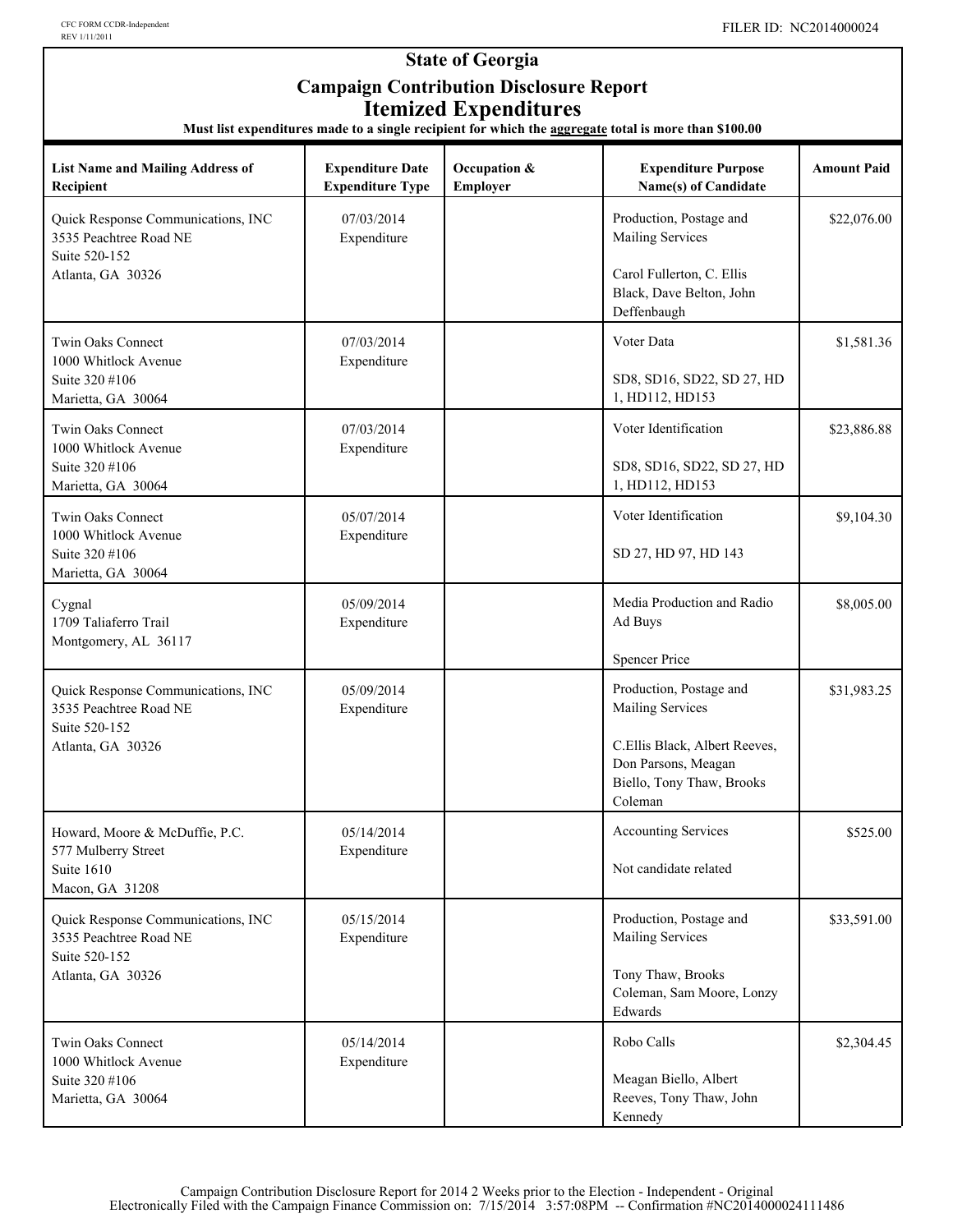| <b>Twin Oaks Connect</b><br>1000 Whitlock Avenue<br>Suite 320 #106<br>Marietta, GA 30064                           | 05/19/2014<br>Expenditure | GOTV, Robo Calls, List<br>Purchase<br>John Kennedy, Tony Thaw,<br>Meagan Biello, Albert<br>Reeves, Spencer Price,<br>Lonzy Edwards, Sam Moore,<br>Charles Gregory, John<br>Deffenbaugh, Darlene<br>Taylor | \$11,254.23 |
|--------------------------------------------------------------------------------------------------------------------|---------------------------|-----------------------------------------------------------------------------------------------------------------------------------------------------------------------------------------------------------|-------------|
| Summerfield Group<br>3202 Peachtree Park Drive NE<br>Atlanta, GA 30309                                             | 05/19/2014<br>Expenditure | Communication and<br><b>Consulting Services</b><br>Not candidate related                                                                                                                                  | \$19,000.00 |
| Quick Response Communications, INC<br>3535 Peachtree Road NE<br>Suite 520-152<br>Atlanta, GA 30326                 | 05/19/2014<br>Expenditure | Production, Postage and<br>Mailing Services, Website<br>John Kennedy                                                                                                                                      | \$9,592.25  |
| <b>RTA</b> Strategy<br>1076 Canton Street<br>Lower Level<br>Roswell, GA 30075                                      | 06/06/2014<br>Expenditure | <b>Treasury Management</b><br>Not candidate related                                                                                                                                                       | \$1,500.00  |
| Strickland Brockington Lewis LLP<br>Midtown Proscenium Suite 2200<br>1170 Peachtree Street NE<br>Atlanta, GA 30309 | 06/06/2014<br>Expenditure | Legal Services<br>N                                                                                                                                                                                       | \$1,500.00  |
| Summerfield Group<br>3202 Peachtree Park Drive NE<br>Atlanta, GA 30309                                             | 06/20/2014<br>Expenditure | <b>Consulting Services</b><br>Not candidate related                                                                                                                                                       | \$7,000.00  |
| <b>RTA</b> Strategy<br>1076 Canton Street<br>Lower Level<br>Roswell, GA 30075                                      | 07/03/2014<br>Expenditure | <b>Treasury Management</b><br>Not candidate related                                                                                                                                                       | \$1,500.00  |
| <b>Suntrust Bank</b><br>25 Park Place NE<br>Atlanta, GA 30303                                                      | 06/30/2014<br>Expenditure | <b>Bank Charges</b><br>Not candidate related                                                                                                                                                              | \$512.38    |

FILER ID: NC2014000024

## **State of Georgia Campaign Contribution Disclosure Report Summary of Itemized Expenditures Made**

Paid Expenditures Total for this period: \$184,916.10